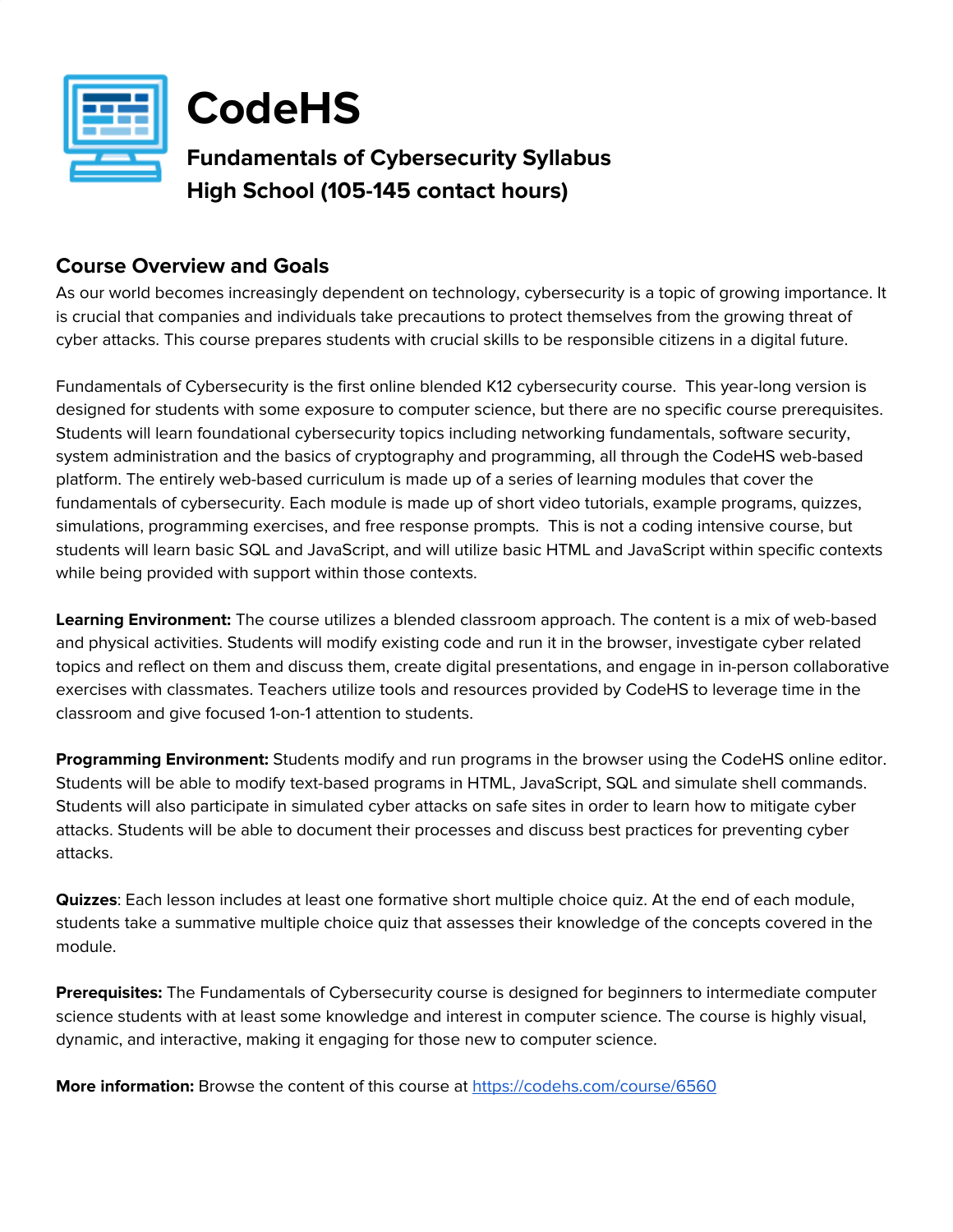# **Course Breakdown**

#### **Module 1: What is Cybersecurity? (1-2 weeks/5-10 hours)**

This module provides an introduction to cybersecurity. It focuses on why cybersecurity is important, recent threats to cybersecurity, and different careers in the field.

| Objectives / Topics<br>Covered       | <b>Course Overview</b><br>What is Cybersecurity?<br>Impact of Cybersecurity<br>$\bullet$<br>The CIA Triad                                                                                                                                                                                                                                                                                                                                                                                        |
|--------------------------------------|--------------------------------------------------------------------------------------------------------------------------------------------------------------------------------------------------------------------------------------------------------------------------------------------------------------------------------------------------------------------------------------------------------------------------------------------------------------------------------------------------|
| <b>Example Assignments</b><br>/ Labs | Course Overview<br>$\bullet$<br>Do you use the Internet?<br>$\circ$<br>How do you use the Internet?<br>O<br>What kinds of information are at risk?<br>$\circ$<br>What are some different CS career fields?<br>$\circ$<br>Coding as the new literacy<br>O<br>What is this course about?<br>$\circ$<br>Example activity:<br>О<br>Lists steps to take to protect yourself on the Internet<br>What is something you want to know or make by the end of<br>■<br>the course?<br>What is Cybersecurity? |
|                                      | o Cybersecurity defined<br>Why is cybersecurity important?<br>О<br>Cybersecurity in the news<br>О<br>Cybersecurity and IoT (Internet of Things)<br>$\circ$<br>How do we prevent cyber attacks?<br>$\circ$<br>Example activities:<br>O<br>Summarize and discuss recent cyber attacks<br>Explore a threat map to see where cyber attacks are coming<br>п<br>from and which countries are being targeted                                                                                            |
|                                      | Impact of Cybersecurity<br>Why do we care about cybersecurity?<br>$\circ$<br>What information is at risk?<br>$\circ$<br>What are the impacts of cyber attacks?<br>О<br>Financial impact<br>Cybersecurity workforce<br>О<br>What are current cybersecurity career?<br>$\circ$<br>Example activities:<br>$\circ$<br>Review resources and reflect on or discuss<br>What information do cyber criminals steal?<br>What do cyber criminals do with stolen information?<br>$\bullet$                   |
|                                      | The CIA Triad<br>What is the CIA triad? (confidentiality, integrity, availability)<br>$\circ$<br>What are "secure systems?"<br>$\circ$<br>What do confidentiality, integrity, and availability mean in<br>$\circ$<br>cybersecurity?<br>Example activities:<br>O<br>Determine where scenarios break part of the CIA Triad<br>$\mathcal{L}^{\text{max}}$                                                                                                                                           |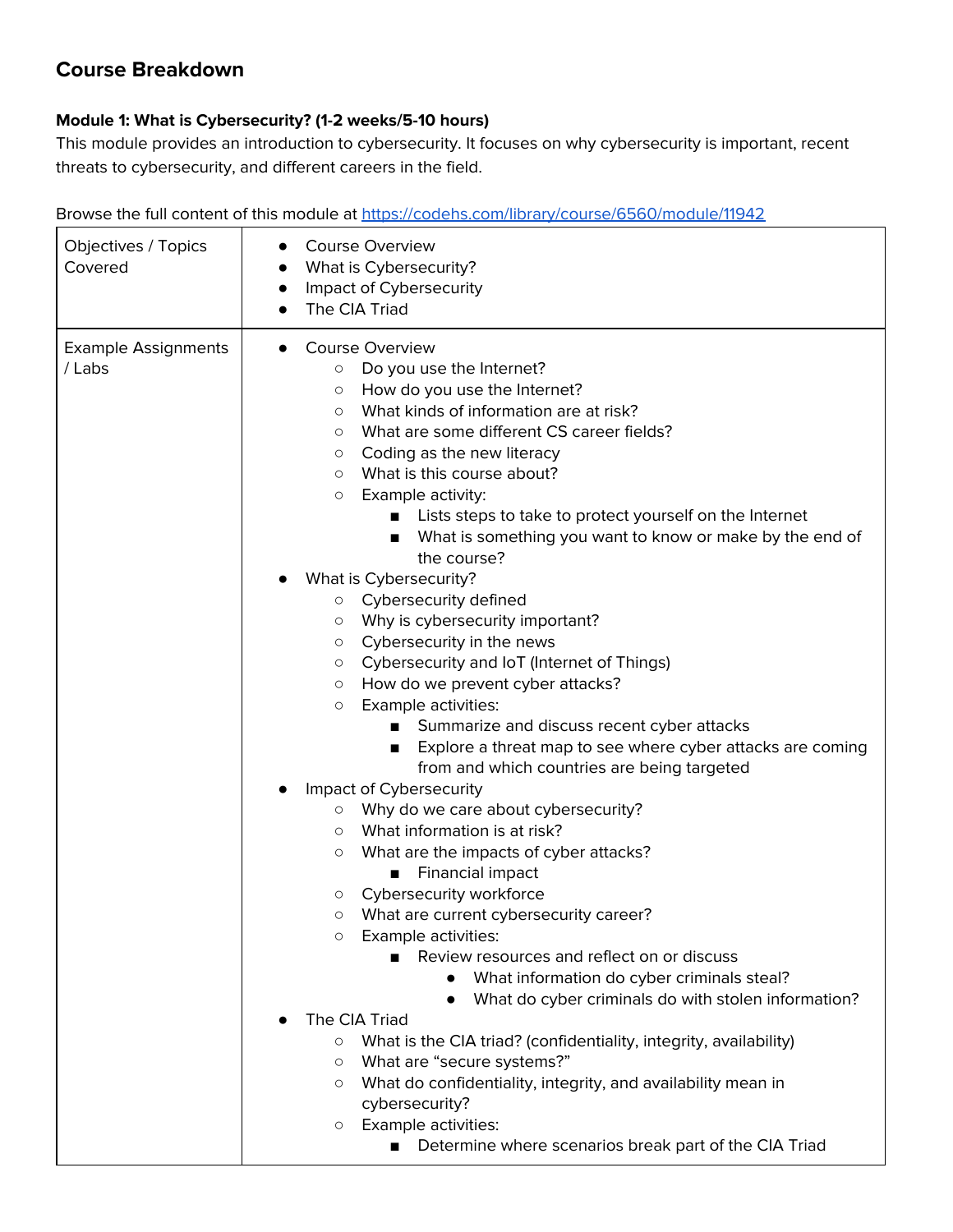## **Module 2: Digital Citizenship and Cyber Hygiene (1-2 weeks/5-10 hours)**

This module includes topics on Internet etiquette and how to stay safe on the world wide web. Students will also look at the potential effects of our digital footprints, how to protect information from online risks, and the implications of cyberbullying. Finally, the module includes how to find and cite quality resources online.

Browse the full content of this module at <https://codehs.com/library/course/6560/module/11943> Objectives / Topics Covered ● Digital Footprint and Reputation ● Cyberbullying ● Internet Safety ● Privacy and Security ● Information Literacy ● Creative Credit and Copyright ● Hacking Ethics Example Assignments / Labs ● Digital Footprint and Reputation ○ What is a digital footprint? ○ What is **your** digital footprint and reputation? ○ What does it mean that the internet is public and permanent? ○ Who looks at your digital footprint and reputation? ○ What are some recommended social media guidelines? ○ How can you maintain your digital footprint? ○ What does your digital footprint say about you? ○ Example activities: ■ What is your digital footprint? ■ Are you going to make any changes in what you post on social media? Cyberbullying ○ What is cyberbullying? ○ What are the impacts of cyberbullying? ○ Are there cyberbullying roles? ○ What do you do if you are being bullied? ○ What do you do if you see bullying? ○ How can you be an upstander? ○ Example activities: ■ Explore cyberbullying scenarios: What would you do? Internet Safety ○ What are some ways to stay safe online? ○ What are some online safety guidelines? ○ Example activities: ■ Explore Internet safety scenarios: What would you do? Privacy and Security ○ What are data privacy and security? ○ How can you keep personal data secure and private? ○ What can happen if you data is stolen and what can you do about it? ○ Example activities: ■ Test out various passwords on a site ■ Explore Google's privacy policy: What do they know about you? **Information Literacy** ○ What is information literacy?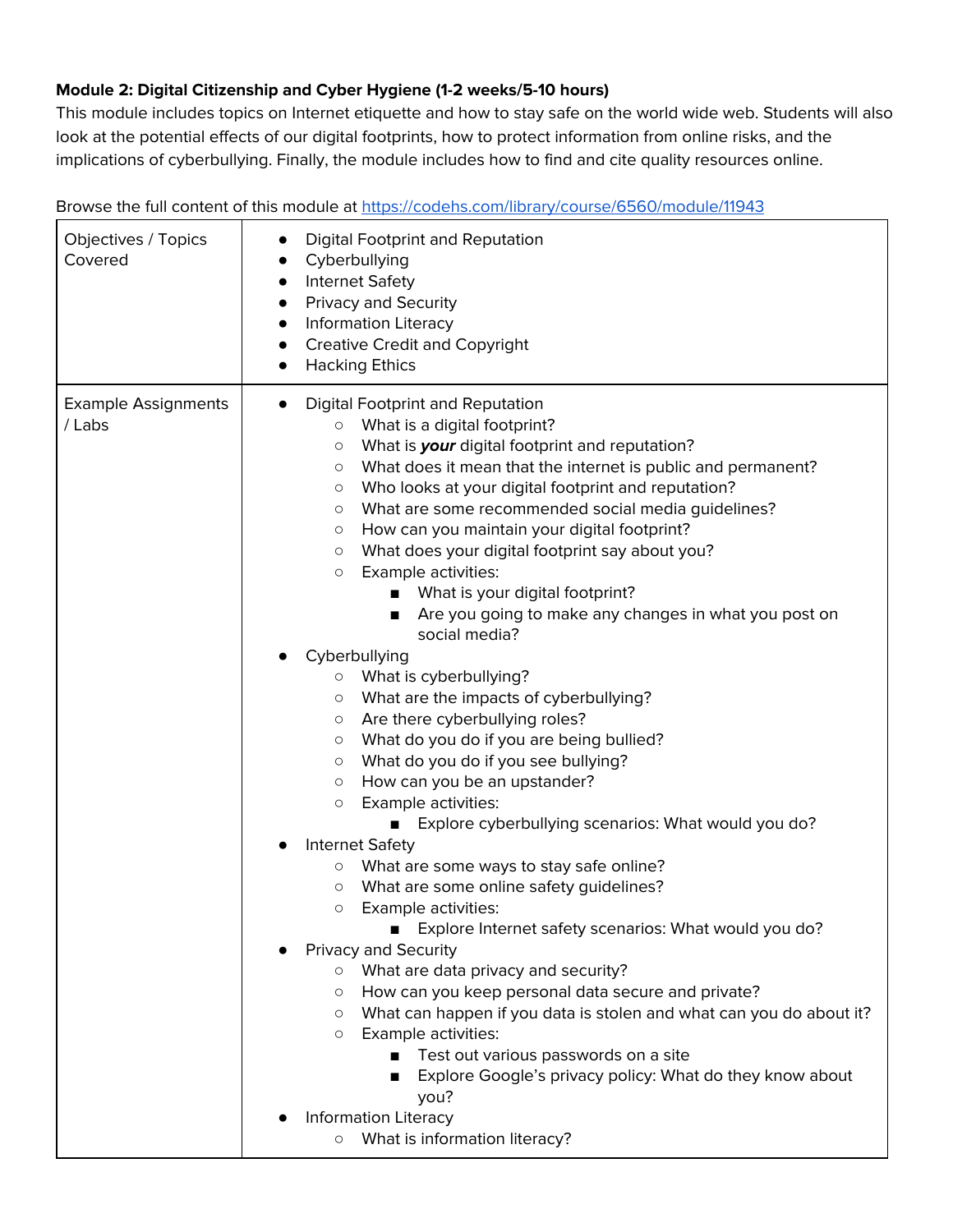| $\circ$<br>$\circ$<br>$\circ$ | How can you do effective internet searches?<br>What are some techniques for judging source legitimacy and<br>identifying misinformation?<br>Example activities: |
|-------------------------------|-----------------------------------------------------------------------------------------------------------------------------------------------------------------|
|                               | Create and test search queries<br>Explore evidence for using sources<br>$\blacksquare$                                                                          |
|                               | <b>Creative Credit and Copyright</b>                                                                                                                            |
| $\circ$                       | What is copyright?                                                                                                                                              |
| $\circ$                       | What are the different types of copyright licenses                                                                                                              |
| $\circ$                       | Example activities:                                                                                                                                             |
|                               | ■ Create citations for sources                                                                                                                                  |
|                               | Explore image search tools<br>$\mathbf{r}$                                                                                                                      |
|                               | <b>Hacking Ethics</b>                                                                                                                                           |
|                               | ○ What are hackers?                                                                                                                                             |
| $\circ$                       | Are there different kinds of hackers? (white, black, grey)                                                                                                      |
| $\circ$                       | What are bug bounty programs?                                                                                                                                   |
| $\circ$                       | Is hacking always illegal?                                                                                                                                      |
| $\circ$                       | What are the consequences of illegal hacking?                                                                                                                   |
| $\circ$                       | Example activities:                                                                                                                                             |
|                               | Explore what penetration testing is                                                                                                                             |
|                               | Sign ethical hacker agreement                                                                                                                                   |

## **Module 3: Project: PSA (1 week/5 hours)**

Students create a project to apply Digital Citizenship and Cyber Hygiene content by creating a PSA.

Browse the full content of this module at <https://codehs.com/library/course/6560/module/11944>

| Objectives / Topics<br>Covered     | Project: PSA                                                                                                                                                                                                                                                                                                                                                   |
|------------------------------------|----------------------------------------------------------------------------------------------------------------------------------------------------------------------------------------------------------------------------------------------------------------------------------------------------------------------------------------------------------------|
| <b>Example Assignments</b><br>Labs | Project: Create a Public Service Announcement<br>$\bullet$<br>Create a Public Service Announcement (PSA) to teach your peers<br>$\circ$<br>about your selected topic in digital citizenship and cyber hygiene.<br>You can select any of the topics covered in this module. Be creative<br>and make it fun! You could make a video, song, poster, or slideshow. |

#### **Module 4: Programming Fundamentals (JavaScript) (2-3 weeks/10-15 hours)**

Students will learn the fundamentals of programming including variables, arrays, and objects as well as the difference in interpreted and compiled languages. They will explore programming through block coding which includes conditional statements and control structures.

| Objectives / Topics<br>Covered       | <b>Programming Concepts</b><br>Looping and Branching<br><b>Code Organization</b>                       |
|--------------------------------------|--------------------------------------------------------------------------------------------------------|
| <b>Example Assignments</b><br>/ Labs | Interpreted vs. Compiled<br><b>Variables and Objects</b><br>Lists and Arrays<br>Programming with Karel |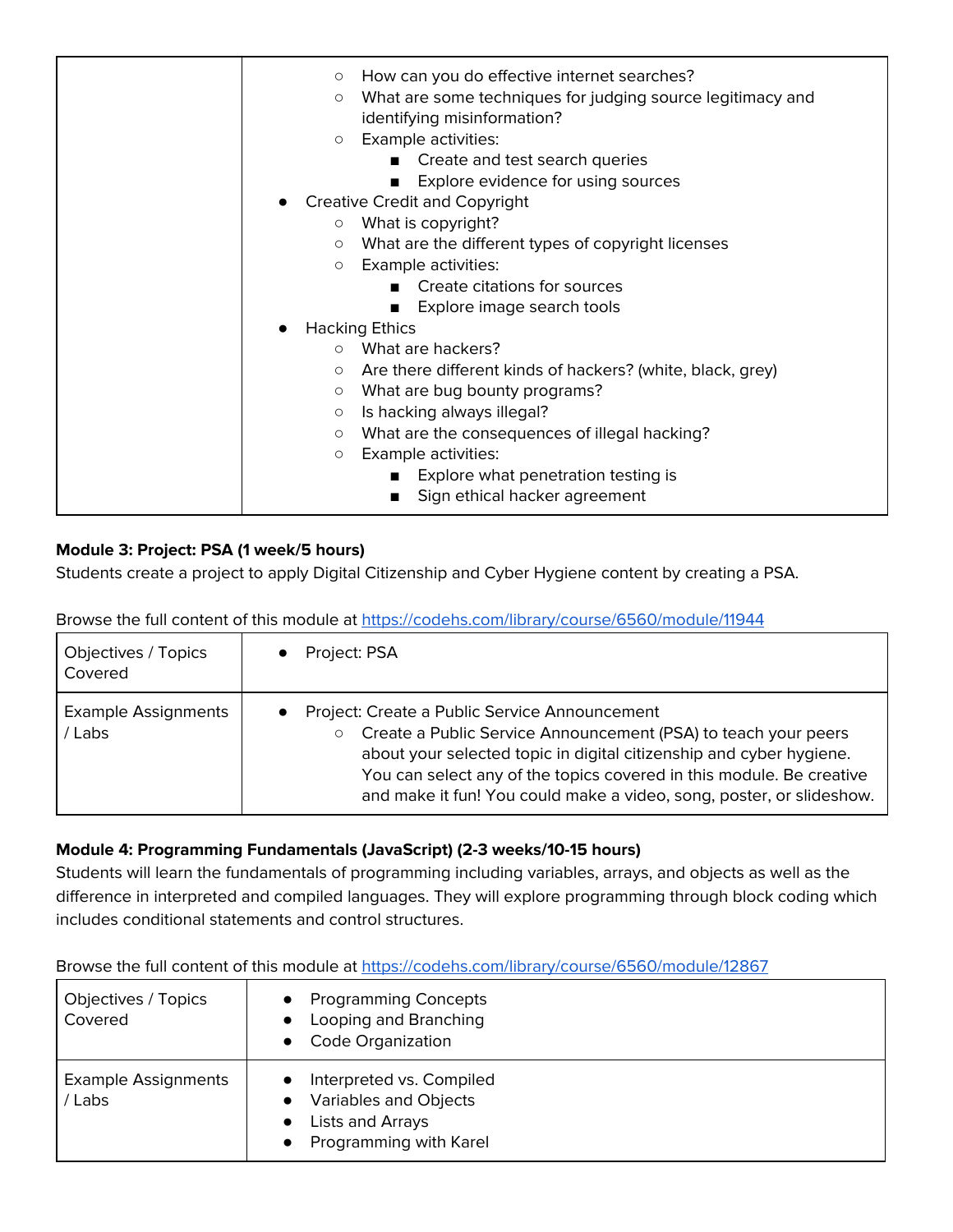| $\bullet$              | Looping<br>$\circ$<br>For Loops<br>While Loops<br>$\circ$                                                                          |
|------------------------|------------------------------------------------------------------------------------------------------------------------------------|
| $\bullet$<br>$\bullet$ | <b>Branching</b><br>If statements<br>$\circ$<br>If/else statements<br>$\circ$<br>Top Down Design<br><b>Comments and Pseudocode</b> |

## **Module 5: The ABCs of Cryptography (1-2 weeks/5-10 hours)**

In this module, students will dive into the history of cryptography systems, the motivation behind using encryption systems, and basic cryptography systems. Additionally, they will explore topics on how to use cryptography, cryptology, and cryptanalysis to decode a message without the use of a key.

| Objectives / Topics<br>Covered       | Cryptography, Cryptology, Cryptanalysis<br>History of Cryptography<br>Why do we Need to Encrypt Data?<br>$\bullet$<br><b>Basic Cryptography Systems: Caesar Cipher</b><br>$\bullet$<br>Basic Cryptography Systems: Cracking the Caesar Cipher<br>$\bullet$<br>Basic Cryptography Systems: Vigenère Cipher<br>$\bullet$                                                                                                                                                                                                                                                                                                                                                                                                                                                                                                                                                                                                                                                                                                                                                                                                                                                                                                                                                                                      |
|--------------------------------------|-------------------------------------------------------------------------------------------------------------------------------------------------------------------------------------------------------------------------------------------------------------------------------------------------------------------------------------------------------------------------------------------------------------------------------------------------------------------------------------------------------------------------------------------------------------------------------------------------------------------------------------------------------------------------------------------------------------------------------------------------------------------------------------------------------------------------------------------------------------------------------------------------------------------------------------------------------------------------------------------------------------------------------------------------------------------------------------------------------------------------------------------------------------------------------------------------------------------------------------------------------------------------------------------------------------|
| <b>Example Assignments</b><br>/ Labs | Cryptography, Cryptology, Cryptanalysis<br>Why do we need some secrecy in our transparent information age?<br>$\circ$<br>Explain general encryption with data, keys<br>$\circ$<br>Example activities:<br>$\circ$<br>Video and discussion on securing the cloud<br>Passing notes in class (offline activity)<br><b>History of Cryptography</b><br>$\circ$ Why do we encrypt?<br>What are some classic encryption techniques?<br>$\circ$<br>What is the flaw in substitution ciphers?<br>$\circ$<br>What was The Enigma during WW2?<br>$\circ$<br>What is modern cryptography and how has cryptography changed<br>$\circ$<br>over time?<br>What is 256-bit key encryption and how does this help cryptography<br>$\circ$<br>overall?<br>Example activities:<br>$\circ$<br>How did the Enigma work?<br>Why do we Need to Encrypt Data?<br>Explore the CIA Triad and encryption<br>$\circ$<br>Example activities:<br>$\circ$<br>Telephone game with math (offline)<br>Modulo math activity sheet<br>Basic Cryptography Systems: Caesar Cipher<br>Explore examples of the Caesar cipher<br>$\circ$<br>Example activities:<br>$\circ$<br>Practice with a Caesar Cipher JavaScript program<br>Modify the program to create the decrypting Caesar program<br>Basic Cryptography Systems: Cracking the Caesar Cipher |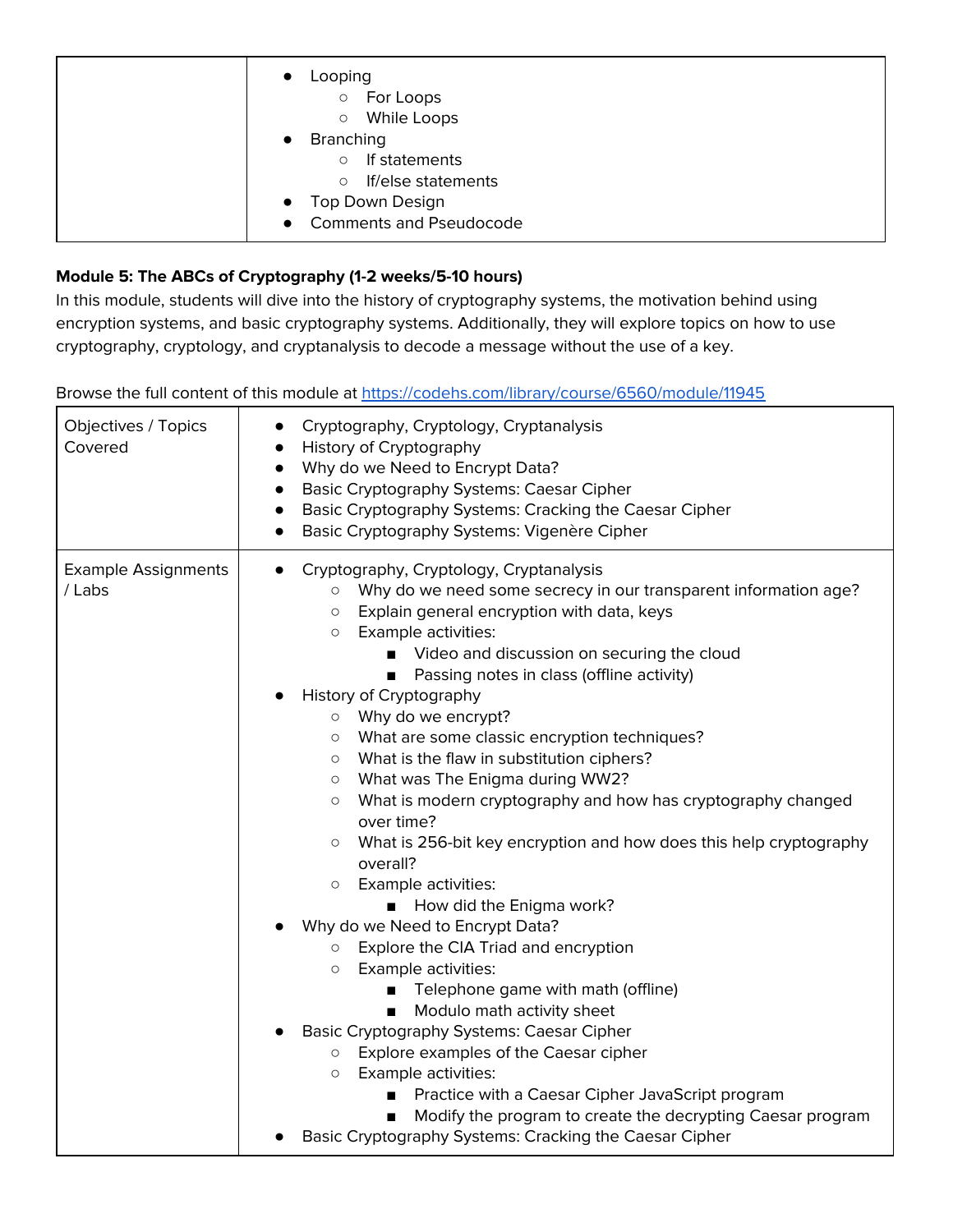| How do we solve the Caesar Cipher with brute force and using letter<br>$\circ$<br>frequency analysis?<br>Example activities:<br>O<br>Practice cracking Caesar Cipher with brute force |
|---------------------------------------------------------------------------------------------------------------------------------------------------------------------------------------|
| Practice cracking Caesar Cipher with letter frequency<br>Basic Cryptography Systems: Vigenère Cipher<br>$\bullet$                                                                     |
| Explore examples of the Vigenère Cipher<br>O<br>Example activities:<br>O<br>Practice with a Vigenère Cipher JavaScript program                                                        |

#### **Module 6: Project: Classic Cipher Newscast (1 week/5 hours)**

Students complete a project to apply cryptography content.

|  | Browse the full content of this module at https://codehs.com/library/course/6560/module/11946 |
|--|-----------------------------------------------------------------------------------------------|
|  |                                                                                               |

| Objectives / Topics<br>Covered       | • Project: Classic Cipher Newscast                                                                                                                                                                                                                                                                                      |
|--------------------------------------|-------------------------------------------------------------------------------------------------------------------------------------------------------------------------------------------------------------------------------------------------------------------------------------------------------------------------|
| <b>Example Assignments</b><br>/ Labs | Project: Create a Newscast<br>Students work collaboratively to research a ** classic cipher** (beyond<br>Caesar and Vigenere) to address in their newscast. They will<br>investigate their cipher and write a script that includes how the cipher<br>works, when it was used, and when the cipher stopped being useful. |

#### **Module 7: System Administration (3-4 weeks/15-20 hours)**

Students will compare and contrast common operating systems (Windows, Linux, OS) and explain the importance of application security. They will investigate security options and implement user accounts to enforce authentication and authorization. Students will also demonstrate how to work with basic and advanced command prompts.

| Objectives / Topics<br>Covered       | <b>Operating Systems</b><br>Software and Applications<br><b>Application Security</b><br><b>Browser Configuration</b><br><b>System Administration</b><br><b>Command Line Interface</b>                                                                                                                                                                            |
|--------------------------------------|------------------------------------------------------------------------------------------------------------------------------------------------------------------------------------------------------------------------------------------------------------------------------------------------------------------------------------------------------------------|
| <b>Example Assignments</b><br>/ Labs | <b>Understanding Operating Systems</b><br>$\bullet$<br><b>Comparing Operating Systems</b><br>Installing an OS<br>$\circ$<br>File Management<br>What Processor are you Running?<br>$\circ$<br>Software Licenses<br><b>Antivirus Software</b><br>Data Backups<br>$\circ$<br><b>Using Cache</b><br>Popup Blockers<br>User Accounts<br>Admin vs. Standard<br>$\circ$ |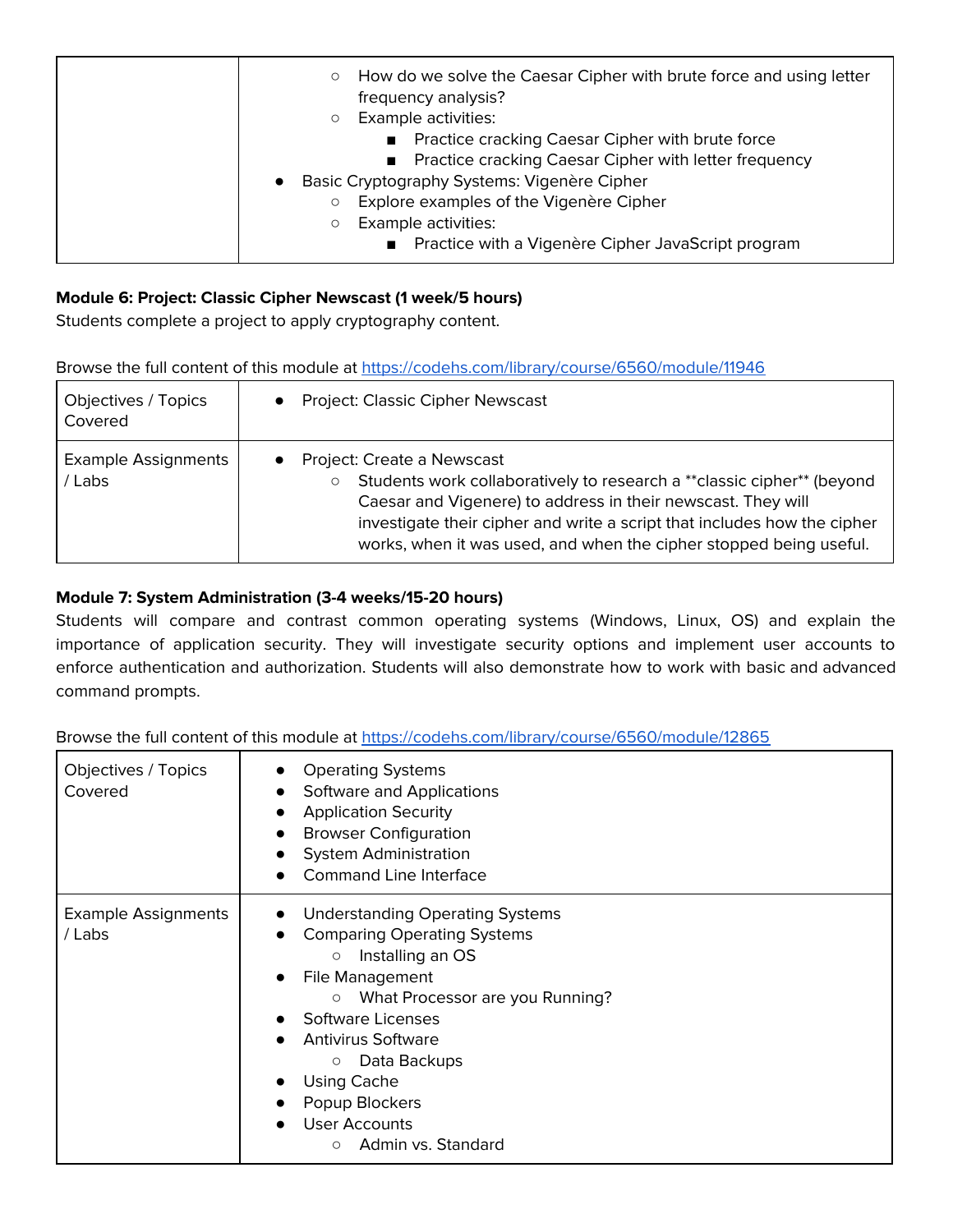| <b>Host Security</b><br>$\bullet$<br>Using a Log<br>$\circ$<br>• System Commands<br>cd, ls, mk etc<br>$\circ$<br><b>Network Commands</b> |
|------------------------------------------------------------------------------------------------------------------------------------------|
| ipconfig, netstat etc<br>$\circ$                                                                                                         |

## **Module 8: Software Security (3-4 weeks/15-20 hours)**

In this module, students will learn what happens when running a web application and how to look inside web apps using developer tools, source code, and more. They will learn basic SQL and common attacks like SQLi. Students will also be able to recommend solutions for flawed security systems.

| Objectives / Topics<br>Covered       | Inside Web Applications<br>$\bullet$<br>Developer Tools<br>$\bullet$<br>The Value of Data<br>$\bullet$<br><b>SQL Overview</b><br>What is SQL?<br>$\circ$<br>Structuring Data in SQL<br>$\circ$<br><b>Basic Querying in SQL</b><br>$\circ$<br>Filtering Queries in SQL<br>$\circ$<br>Clients, Servers, Databases<br><b>Common Security Problems</b><br><b>SQL</b> Injection<br><b>SQLi Overview</b><br>$\circ$<br>Types of SQLi<br>$\circ$<br>Preventing SQLi<br>$\circlearrowright$                                                                                                                                                                                                                                                                                                                                                                                                                                                                                                                  |
|--------------------------------------|------------------------------------------------------------------------------------------------------------------------------------------------------------------------------------------------------------------------------------------------------------------------------------------------------------------------------------------------------------------------------------------------------------------------------------------------------------------------------------------------------------------------------------------------------------------------------------------------------------------------------------------------------------------------------------------------------------------------------------------------------------------------------------------------------------------------------------------------------------------------------------------------------------------------------------------------------------------------------------------------------|
| <b>Example Assignments</b><br>/ Labs | Inside Web Applications<br>View page source (images, navigation and page layout, stylesheets,<br>$\circ$<br>JavaScript, minified code<br>Example activities:<br>$\circ$<br>View page source scavenger hunt<br>Getting started with OWASP<br>$\blacksquare$<br>Developer Tools<br>Use the inspect tools to look more deeply inside of web apps<br>$\circ$<br>How does view page source compare to inspect in terms of<br>$\circlearrowright$<br>information about the site / app?<br>Example activities:<br>$\circ$<br>Practice using the Chrome developer tools<br>п<br>Change a favorite site using the Chrome developer tools on<br>$\blacksquare$<br>your end only. Take a screenshot of your change.<br><b>Data Visualizations</b><br>Design a Survey<br><b>SQL Overview</b><br>What is SQL?<br>$\circ$<br>How do we structuring data using SQL?<br>$\circ$<br>How do we query databases using SQL?<br>$\circ$<br>Example activities:<br>$\circ$<br>Use the SELECT statement to query a database |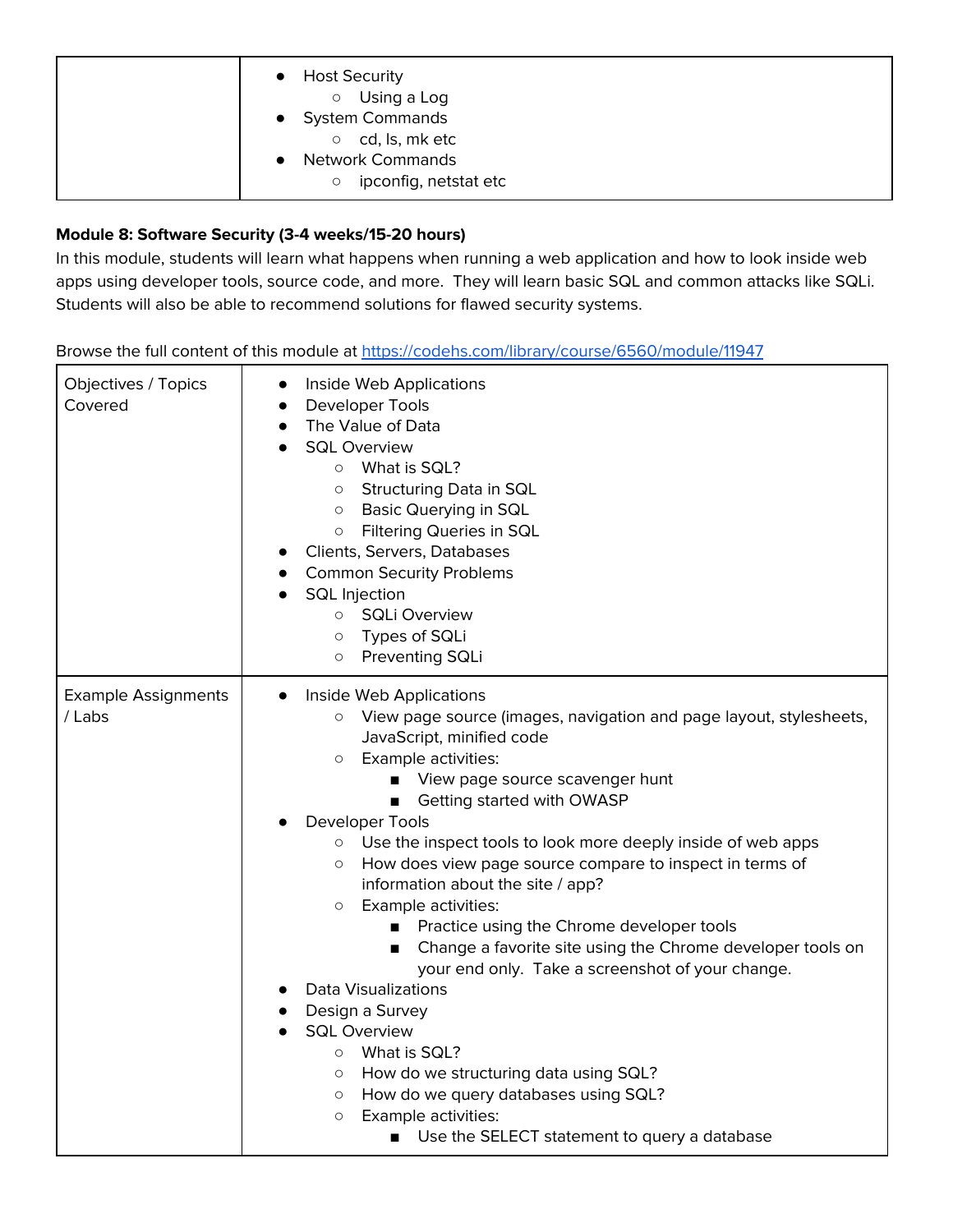| Use the WHERE clause to query a database<br>Clients, Servers, Databases<br><b>Common Security Problems</b><br>What is the "Fortification Principle"?<br>$\circ$<br>What are some tips about HTTP vs. HTTPS, password fields and<br>$\circ$<br>CAPTCHA that can help us to navigate more securely on the Web? |
|--------------------------------------------------------------------------------------------------------------------------------------------------------------------------------------------------------------------------------------------------------------------------------------------------------------|
| <b>SQL Injection</b>                                                                                                                                                                                                                                                                                         |
| $\circ$ SQLi Overview                                                                                                                                                                                                                                                                                        |
| What is SQLi?<br>▬                                                                                                                                                                                                                                                                                           |
| Why is SQLi a problem?<br>п                                                                                                                                                                                                                                                                                  |
| What happens during a SQLi attack?<br>$\blacksquare$                                                                                                                                                                                                                                                         |
| What is the the fallout of a SQLi attack?<br>$\blacksquare$                                                                                                                                                                                                                                                  |
| How does SQLi work?                                                                                                                                                                                                                                                                                          |
| How do hackers use SQL in a SQLI?                                                                                                                                                                                                                                                                            |
| What are the types of SQLi (error-based, union-based, blind)<br>$\circ$                                                                                                                                                                                                                                      |
| What is the underlying SQL behind the scenes that hackers<br>$\blacksquare$                                                                                                                                                                                                                                  |
| may be trying to hack?                                                                                                                                                                                                                                                                                       |
| How to we mitigate or prevent SQLi?<br>$\circ$                                                                                                                                                                                                                                                               |
| What are the OWASP recommendations?                                                                                                                                                                                                                                                                          |
| How can we tell if our code is vulnerable?                                                                                                                                                                                                                                                                   |
| Example activities:<br>$\circ$                                                                                                                                                                                                                                                                               |
| Discuss the Equifax SQL injection attack<br>$\blacksquare$                                                                                                                                                                                                                                                   |
| Practice basic SQLi on a safe site                                                                                                                                                                                                                                                                           |
| Research SQLi prevention                                                                                                                                                                                                                                                                                     |

#### **Module 9: Project: Security Assessment Report (1 week/5 hours)**

Students complete a project that has them test a website for vulnerabilities and write a security assessment report based on their findings.

Browse the full content of this module at <https://codehs.com/library/course/6560/module/9718>

| Objectives / Topics<br>Covered       | <b>Project: Security Assessment Report</b>                                                                                                       |
|--------------------------------------|--------------------------------------------------------------------------------------------------------------------------------------------------|
| <b>Example Assignments /</b><br>Labs | <b>Project: Security Assessment Report</b><br><b>SQLi Testing</b><br>Create a Security Assessment Report<br>$\circ$<br><b>Project Reflection</b> |

## **Module 10: Networking Fundamentals (3-4 weeks/15-20 hours)**

This module explores the structure and design of the internet and networks, and how this design affects the reliability of network communication, the security of data, and personal privacy. Students will learn how the Internet connects computers all over the world by use of networking protocols.

| Objectives / Topics<br>Covered | Introduction to the Internet<br><b>Notational Systems</b><br>Data Representation<br>Internet Hardware<br>Internet Addresses |
|--------------------------------|-----------------------------------------------------------------------------------------------------------------------------|
|--------------------------------|-----------------------------------------------------------------------------------------------------------------------------|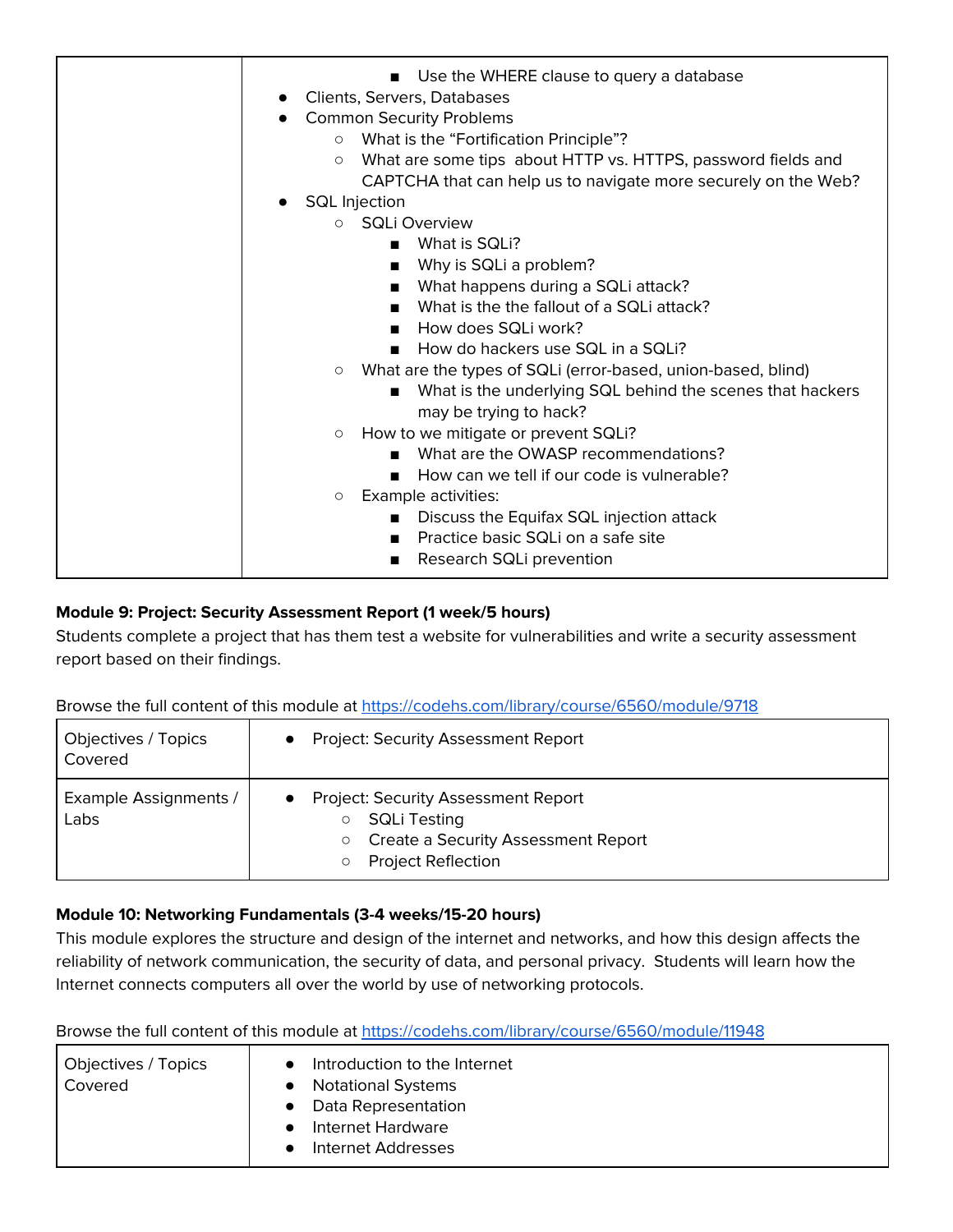|                               | Domain Name System (DNS)<br>$\bullet$<br>Routing<br>$\bullet$<br><b>Packets and Protocols</b><br>$\bullet$<br>The Internet and Cybersecurity<br>$\bullet$<br>Impact of the Internet<br>$\bullet$                                                                                                                                                                                                                                                                                                                                                                                                                                                                                                                                                                                                                                                                                                                                                                                                                                                                                                                                                                                                                |
|-------------------------------|-----------------------------------------------------------------------------------------------------------------------------------------------------------------------------------------------------------------------------------------------------------------------------------------------------------------------------------------------------------------------------------------------------------------------------------------------------------------------------------------------------------------------------------------------------------------------------------------------------------------------------------------------------------------------------------------------------------------------------------------------------------------------------------------------------------------------------------------------------------------------------------------------------------------------------------------------------------------------------------------------------------------------------------------------------------------------------------------------------------------------------------------------------------------------------------------------------------------|
| Example Assignments /<br>Labs | Introduction to the internet<br>$\bullet$<br>What is the Internet? How does it work? What have been its impact<br>$\circ$<br>on society?<br>Why do we need protocols for the Internet?<br>$\circ$<br><b>Example Activity</b><br>$\circ$<br>Explore the different levels of the internet.<br>Decimal to Binary<br>$\bullet$<br>Hexadecimal<br>$\bullet$<br><b>Bits to ASCII</b><br>Hello World in Bits<br>$\circ$<br>Internet hardware<br>Vocabulary: bandwidth, bitrate, latency<br>$\circ$<br>Why are protocols so important?<br>$\circ$<br>How do we send data over the Internet?<br>$\circ$<br><b>Example Activities</b><br>$\circ$<br>Explore how data is able to be transmitted across the ocean<br>by using underwater cables<br>Explore the role of simple and complex networks and routers<br><b>Internet Addresses</b><br>Vocabulary: Internet Protocol (IP)<br>$\circ$<br>How do IP addresses compare to postal addresses?<br>$\circ$<br>How IP addresses work?<br>$\circ$<br><b>Example Activities</b><br>$\circ$<br>Explore the differences between IPv4 and IPv6. Why are we<br>running out of addresses?<br>Trace a website request from the server, through the<br>network, and to your computer |
|                               | Domain Name System (DNS)<br>How does DNS help with sending digital information and IP<br>O<br>addresses?<br><b>Example Activities</b><br>$\circ$<br>■ Explore the process of how requesting a web resource<br>works<br>Routing<br>How is routing used to send messages / data?<br>$\circ$<br>Why is redundancy a good thing for the Internet? (fault tolerant)<br>$\circ$<br><b>Packets and Protocols</b><br>How data is transmitted?<br>$\circ$<br>How are internet packets able to find their way to your computer?<br>$\circ$<br><b>Example Activities:</b><br>$\circ$<br>Explain in your own words how a request from your<br>■<br>computer travels through the various levels of servers to<br>reach and return the correct webpage and resources?<br>As a class, create a protocol that will allow one classmate to<br>send another classmate a note, without the need for talking<br>to each other.                                                                                                                                                                                                                                                                                                      |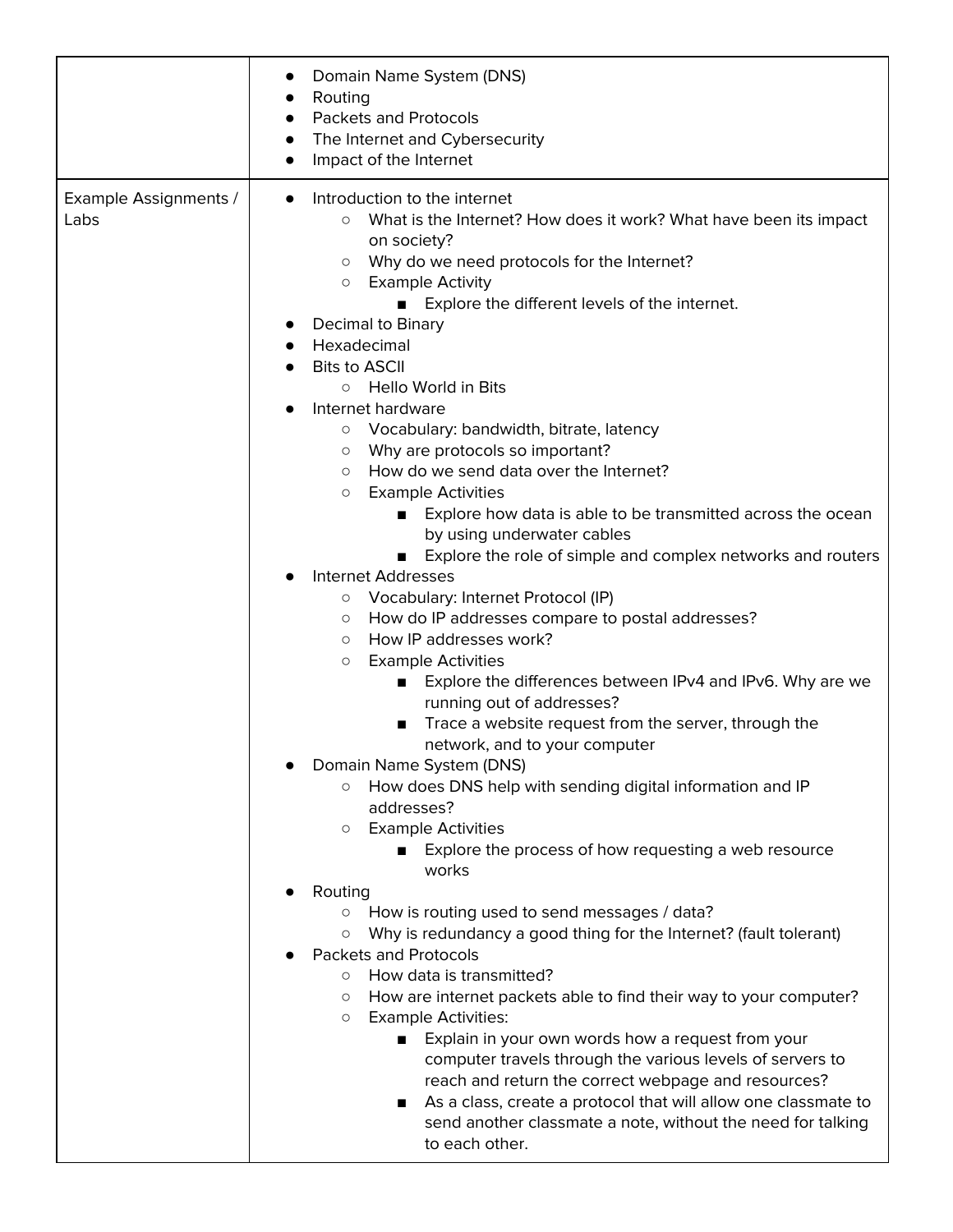| What are the standard protocols for the Internet and how do they<br>О<br>work? (TCP/IP, HTTP)<br>• The Internet and Cybersecurity             |
|-----------------------------------------------------------------------------------------------------------------------------------------------|
| What are cybercrime and cyberwarfare?<br>$\circ$<br>How do we network attacks? (certificate authorities, public key<br>$\circ$<br>encryption) |

#### **Module 11: IT Infrastructure (2-3 weeks/10-15 hours)**

Students will learn about the physical elements of computers and networking such as motherboards, RAM, routers, and the use of port numbers, ethernet and wireless devices.

Browse the full content of this module at <https://codehs.com/library/course/6560/module/12866>

| Objectives / Topics<br>Covered       | Internal Components of a Computer<br><b>Peripheral Devices</b><br><b>Network Devices</b><br>Storage and Network Options<br><b>Network Communication</b><br>$\bullet$<br>Network Management<br>$\bullet$                                                                                                                     |
|--------------------------------------|-----------------------------------------------------------------------------------------------------------------------------------------------------------------------------------------------------------------------------------------------------------------------------------------------------------------------------|
| <b>Example Assignments</b><br>/ Labs | Different Types of CPU<br>$\bullet$<br>RAM vs. Hard Drive<br>Wireless Internet Connections<br>Speed Test<br>$\circ$<br>Security of Cloud Storage<br><b>Ethernet Standards</b><br>Setting Up a Firewall<br><b>Establish Firewall Rules</b><br>$\circ$<br><b>SSH Logs</b><br>$\bullet$<br>Reading Logs<br>$\circlearrowright$ |

## **Module 12: Project: Troubleshooting Project (1 week/5 hours)**

Students will explore the troubleshooting methodology and utilize it to solve sample IT support issues.

| Objectives / Topics<br>Covered | <b>Troubleshooting Methodology</b><br>Identify the problem<br>$\circ$<br>Research past solutions<br>$\circ$<br>Establish a theory<br>O<br>Test the theory<br>$\circ$<br>Establish a plan of action<br>$\circ$<br>Implement the solution<br>$\circ$<br>Verify functionality<br>О<br>Document findings<br>$\circ$ |  |
|--------------------------------|-----------------------------------------------------------------------------------------------------------------------------------------------------------------------------------------------------------------------------------------------------------------------------------------------------------------|--|
| Example Assignments /<br>Labs  | Troubleshooting: In this project, students will learn more about each step of<br>the troubleshooting methodology and use these steps to repair and<br>improve faulty network systems.<br>Poor Signal Strength<br>$\circ$<br>Interference<br>$\circ$                                                             |  |